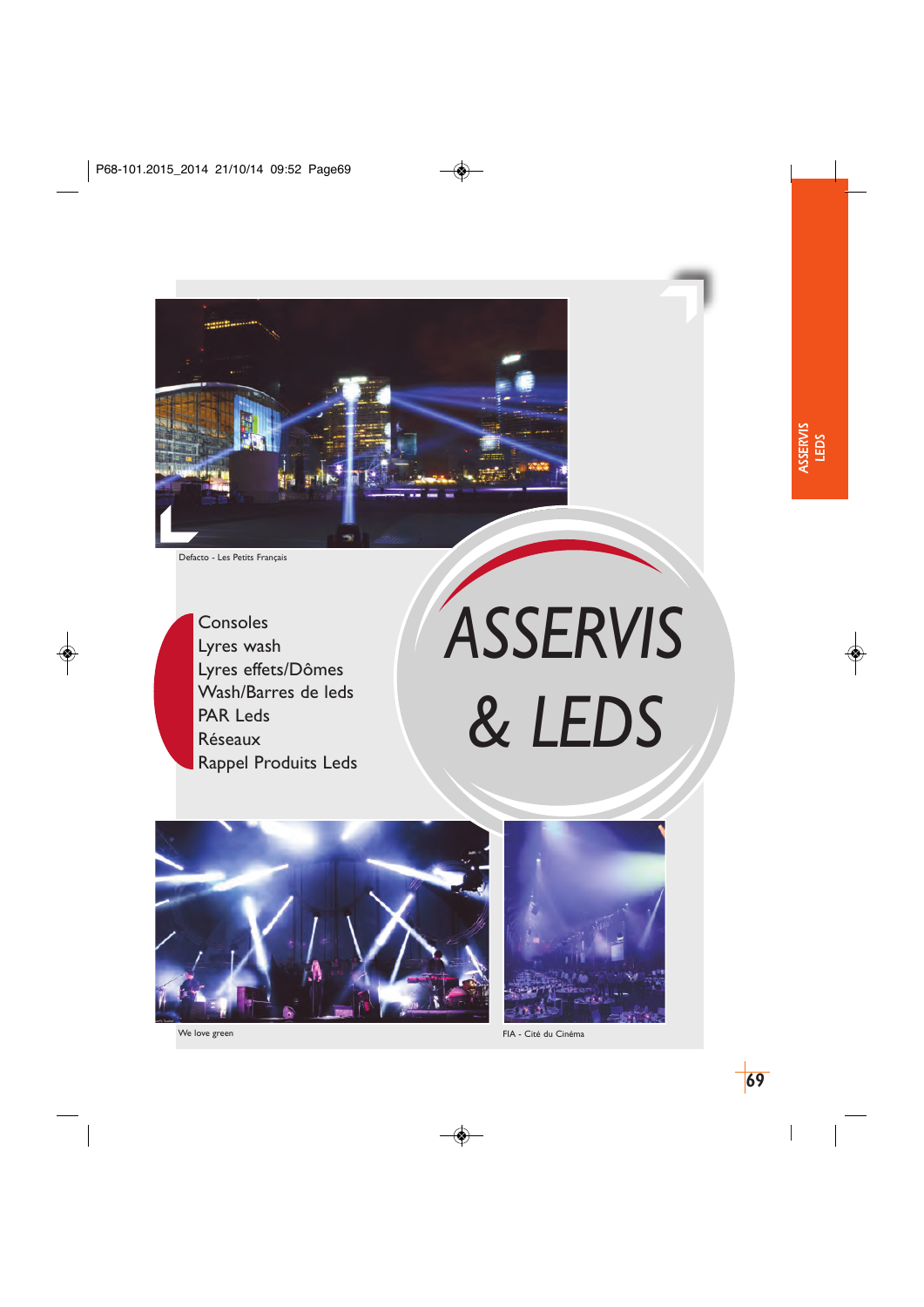**CONSOLES / RESTITUTION** *ECONSOLES / RESTITUTION* 

Désignation et al. 2009 et al. 2009 et al. 2009 et al. 2009 et al. 2009 et al. 2009 et al. 2009 et al. 2009 et a

## MA LIGHTING :

#### RESTITUTION :

| Show Control MP3/WAV/DMX Event Player IDAL            |  |
|-------------------------------------------------------|--|
| ShowStore (enregistreur de show DMX / Player) ELC     |  |
| Convertisseur/Showstore USB-DMX F-LINK 512.SA STARWAY |  |
| Convertisseur Luminex DMX2                            |  |
| Convertisseur Luminex DMX4                            |  |
| Convertisseur Luminex DMX8                            |  |
|                                                       |  |



# *Ma Lighting Grand MA 2*



*Ma Lighting NPU*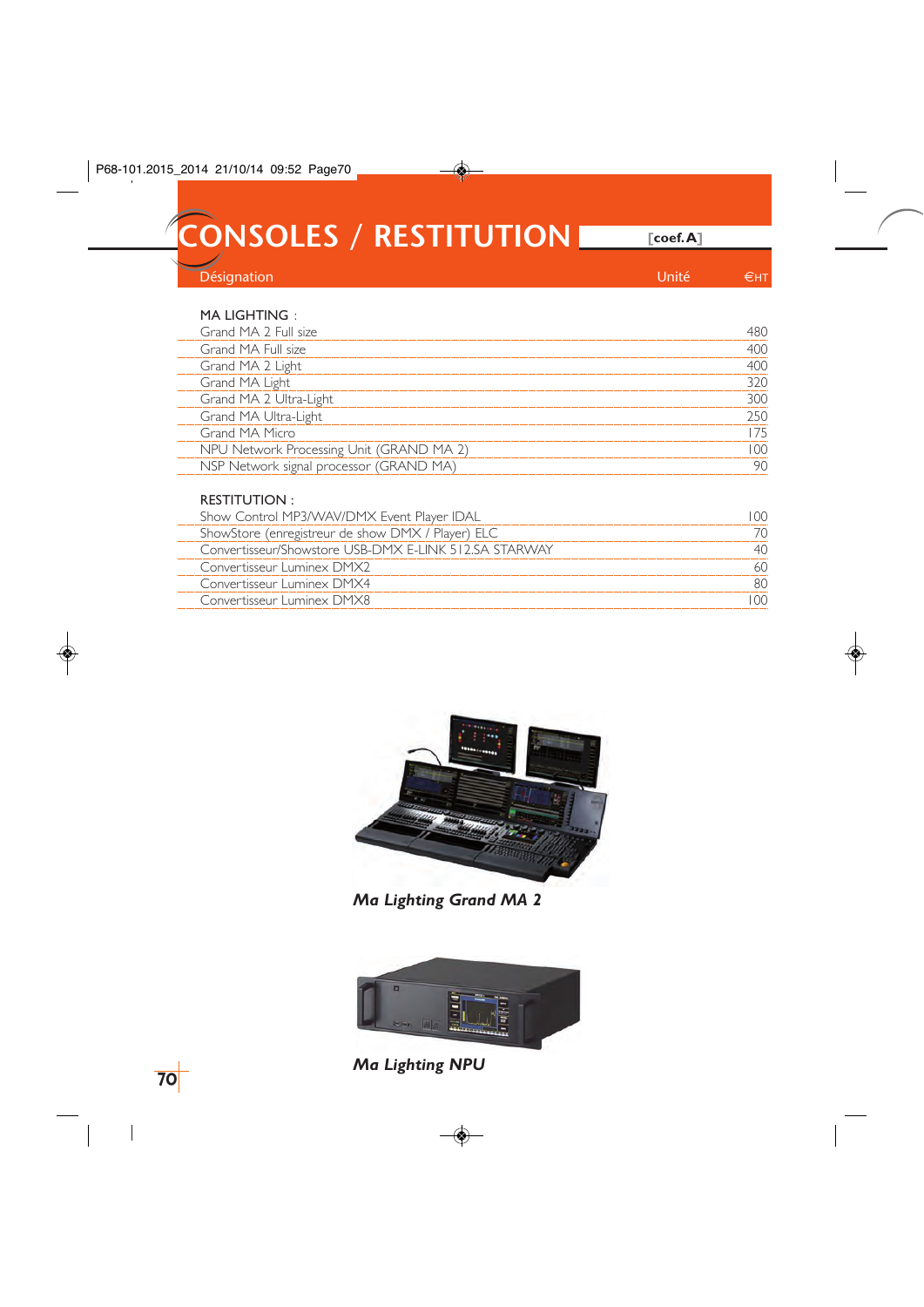

| <b>MARTIN:</b>                                                                             |     |
|--------------------------------------------------------------------------------------------|-----|
| Mac Viper Wash DX (HID 1000W, zoom 13,5° à 59°)                                            | 200 |
| Mac 2000 wash XB1500 (HMI 1500w, trichro CMY, Fresnel 11 à 40°)                            | 180 |
| Mac Aura RGB (LEDS 228w, II° à 58°)                                                        | 120 |
| Mac 250 wash (MSD 250, zoom 18 à 35°, trichro CMY, frost, 6 couleurs)                      | 80  |
| Lentille pour Mac 2000 wash "Pc Lens" (12 à 34°)                                           | 15  |
| Lentille pour Mac 2000 wash "grand angle" (66 à 80°)                                       | 15  |
| CLAY-PAKY:<br>CLAYPAKY Alpha Wash (MSR 700w, FastFit, zoom 9-50°, trichro CMY, frost, CTB) | 110 |
| CLAYPAKY Alpha Wash (MSR 575w, zoom 4-80°, trichro CMY, frost, CTO)                        | 100 |
| <b>IBLIGHTING:</b><br>A12 ZOOM (LEDS 995w, 8° à 48°, 61 leds RGBW 15w) IB LIGHTING         | 160 |
| STARWAY:<br>Servocolor 770 ZOOM RGB + blanc (LEDS 350w, 8 à 40°, 19 leds RGBW 15w)         | 90  |

Servocolor 770 ZOOM RGB + blanc (LEDS 350w, 8 à 40°, 19 leds RGBW 15w)



*Mac Viper DX Mac Aura*





*ClayPaky Alpha Wash* **<sup>71</sup>**

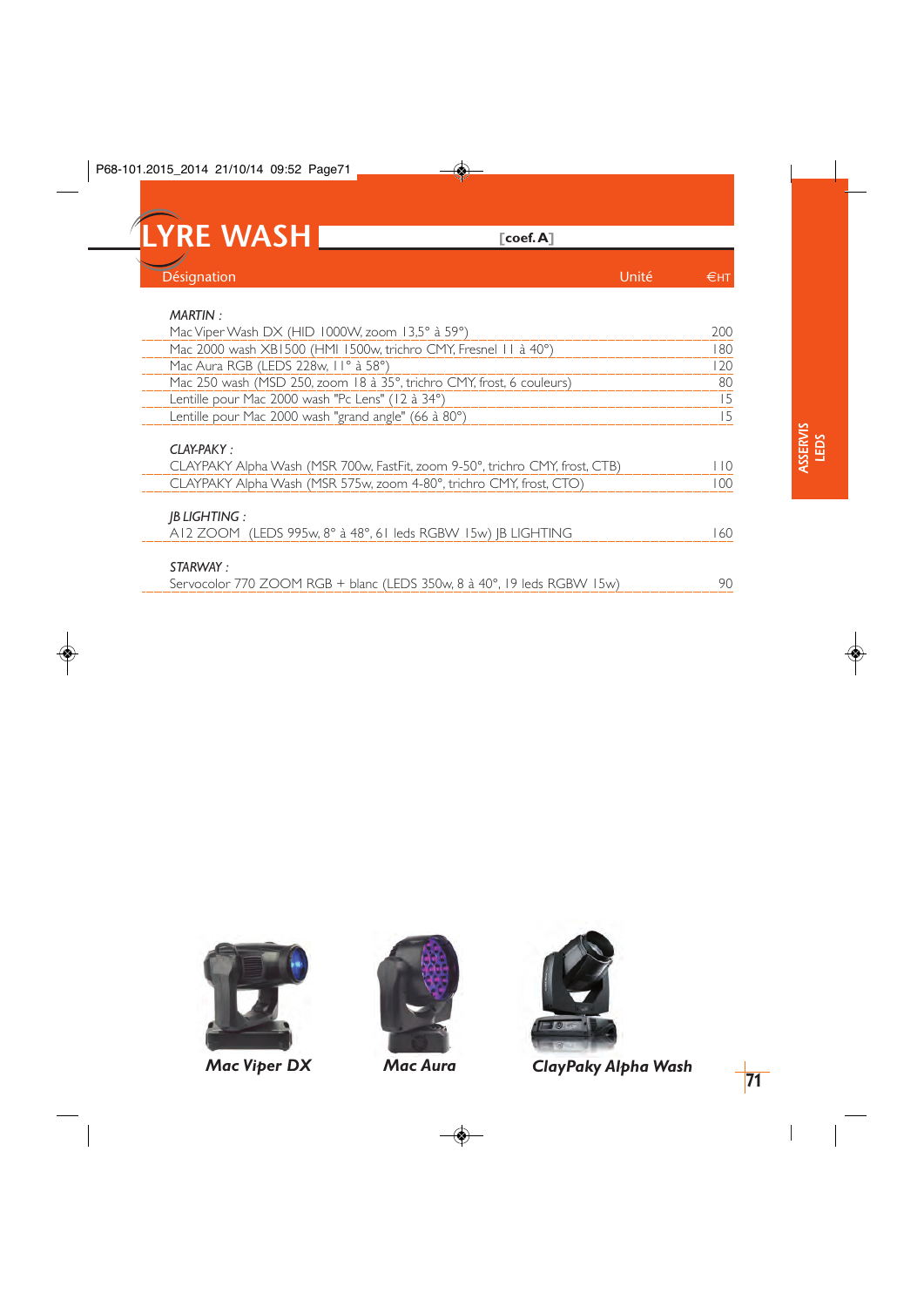**LYRE EFFETS / DOMES [coef. A]**

| Désignation                                                     | Unité | €нт |
|-----------------------------------------------------------------|-------|-----|
| MARTIN:                                                         |       |     |
| Mac 250 Beam (MSD 250w, 3 à 8°)                                 |       | 80  |
| Mac 250 ENTOUR (MSD 250w, 21°)                                  |       | 70  |
| Mac Viper (HID 1000W, zoom 10°à 44°)                            |       | 200 |
| Mac Viper Performance (HID 1000W, zoom 10° à 44°)               |       | 250 |
| $CI$ AYPAKY :                                                   |       |     |
| Alpha Profile (HMI 1500w, zoom 10°, 44°)                        |       | 225 |
| Alpha Spot HPE (HMI 575w, zoom 3 à 8°)                          |       | 100 |
| Alpha Spot HPE (MSR 700w FastFit, zoom 14,7 à 35°)              |       | 125 |
| Alpha Spot Profile (MSR 700w FastFit, zoom 11 à 55°, couteaux)  |       | 40  |
| Sharpy (MSD 189w, zoom 0 à 3,8°, gobos)                         |       | 90  |
| Super Sharpy Prima (MSD 470w, zoom 0 à 4°)                      |       | 225 |
| STARWAY :                                                       |       |     |
| ModeB (MSD 150w, zoom $0^\circ$ à 3,8 $^\circ$ )                |       | 60  |
| STUDIO DUE:                                                     |       |     |
| CS2 (2xACL 250w)                                                |       | 32  |
| ACCESSOIRES :                                                   |       |     |
| Dome MARTIN gonflable IP44 pour automatique (King Dome) ø 120cm |       | 60  |
| Dome SHOWTEC gonflable IP 44 pour autos (max HMI 575w) ø 63cm   |       | 60  |
|                                                                 |       |     |



*Martin Mac Viper*



*ClayPaky Alpha Spot*



*ClayPaky Sharpy*



*Super Sharpy Prima*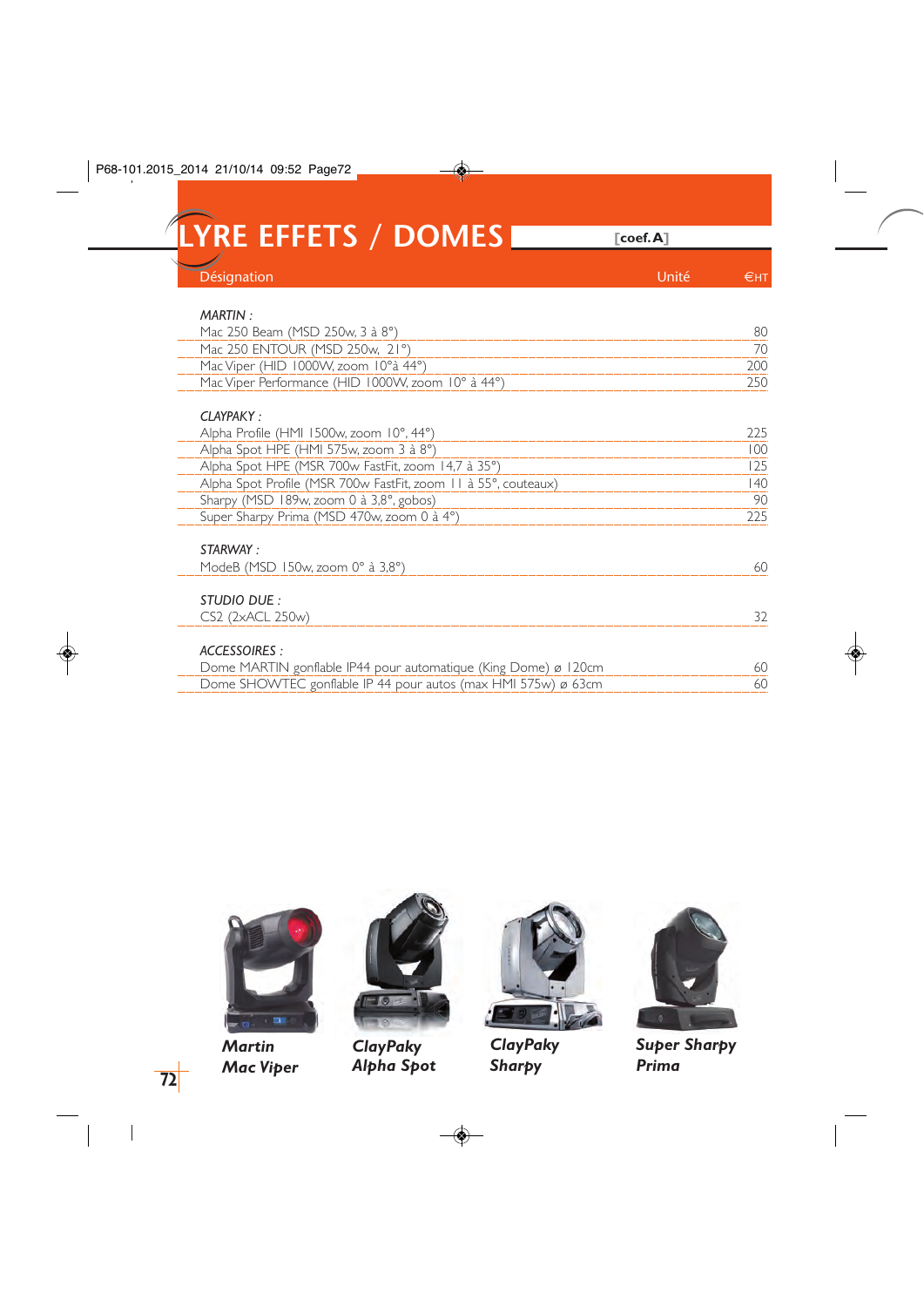| <b>IWASH / BARRES DE LEDS I</b>                                            | $\lceil$ coef.A $\rceil$ |     |
|----------------------------------------------------------------------------|--------------------------|-----|
| Désignation                                                                | Unité                    | €нт |
| <b>WASH</b>                                                                |                          |     |
| <b>GRIVEN:</b>                                                             |                          |     |
| Kolorado 4000 Strobe (HMI 4000w, IRC90, 15-40-75°, IP44)                   |                          | 210 |
| STUDIODUE:                                                                 |                          |     |
| Citycolor (MHD1800w, 50x52°, IP54)                                         |                          | 110 |
| City Beam 1800 (MSD 1800w, 8 à 11° - 15 à 20° frost, IP54)                 |                          | 130 |
| City Beam 1200 (MSD 1200w, 8 à 20 °, IP54)                                 |                          | 110 |
| $CI$ AY-PAKY $\cdot$                                                       |                          |     |
| CP Color 400 (MSR 400w, Trichro RVB, IP20)                                 |                          | 60  |
| DUNE LIGHTING:                                                             |                          |     |
| Star-Color 240 (LEDS 240w,50°, IP67, 24 leds 10w RGBW)                     |                          | 20  |
| STARWAY :                                                                  |                          |     |
| Citykolor (LEDS 680w RGBWA, leds: 44R, 44V, 44B, 24W, 24 Ambre, 30°, IP67) |                          | 150 |

| <b>BARRES DE LEDS</b>                                                            |    |
|----------------------------------------------------------------------------------|----|
| AYRTON Arcaline 2 (LEDS 160w, 8 leds RGBW, 1m, IP67, 5b)                         | 85 |
| CAMELEON SHOWTEC (LEDS 80w, leds: 48R, 96G, 95B, IP20, 3b)                       | 60 |
| CYCLOKOLOR (LEDS 180w, 144 leds RGBWA, 1m, 3/5b, IP20, 3/5b)                     | 60 |
| MODULED 150 - 3G CTC blanc chaud/froid (LEDS 15w, leds: 12W, 6A, IP66, 3b)       | 50 |
| OCTOSTRIP (LEDS 200w, leds: 60R, 60G, 60B, 1m, IP20, 5b)                         | 10 |
| Driver Octostrip (pour 8 barres, 3b)                                             | 5  |
| PIXELINE 110 (LEDS 300w, 8°, 110 leds R/G/B/A, 118cm, IP20,5b)                   | 30 |
| PIXELINE Micro W (LEDS 66w, 10°, RGBA, 20,6cm, IP20,5b)                          | 35 |
| SUNBEAM 100 FC (LEDS 108w, 20°, 60 leds fullcolor, matricable, 1m, IP67,5b)      | 85 |
| TOURSTICK 48 (LEDS 48w, leds: 16R, 16G, 16B, fullcolor, matricable, 1m, IP67,3b) | 60 |

BARRES DE LEDS SUR MESURE : Voir section Fil Lumière page 77



*CityKolor Led*



Citykolor (LEDS 680w RGBWA, leds: 44R, 44V, 44B, 24W, 24 Ambre, 15°, IP67)

Datakolor (LEDS 750w, 60°, 25 leds RGB 30w) matrice leds/blinder

*Starway*



150 50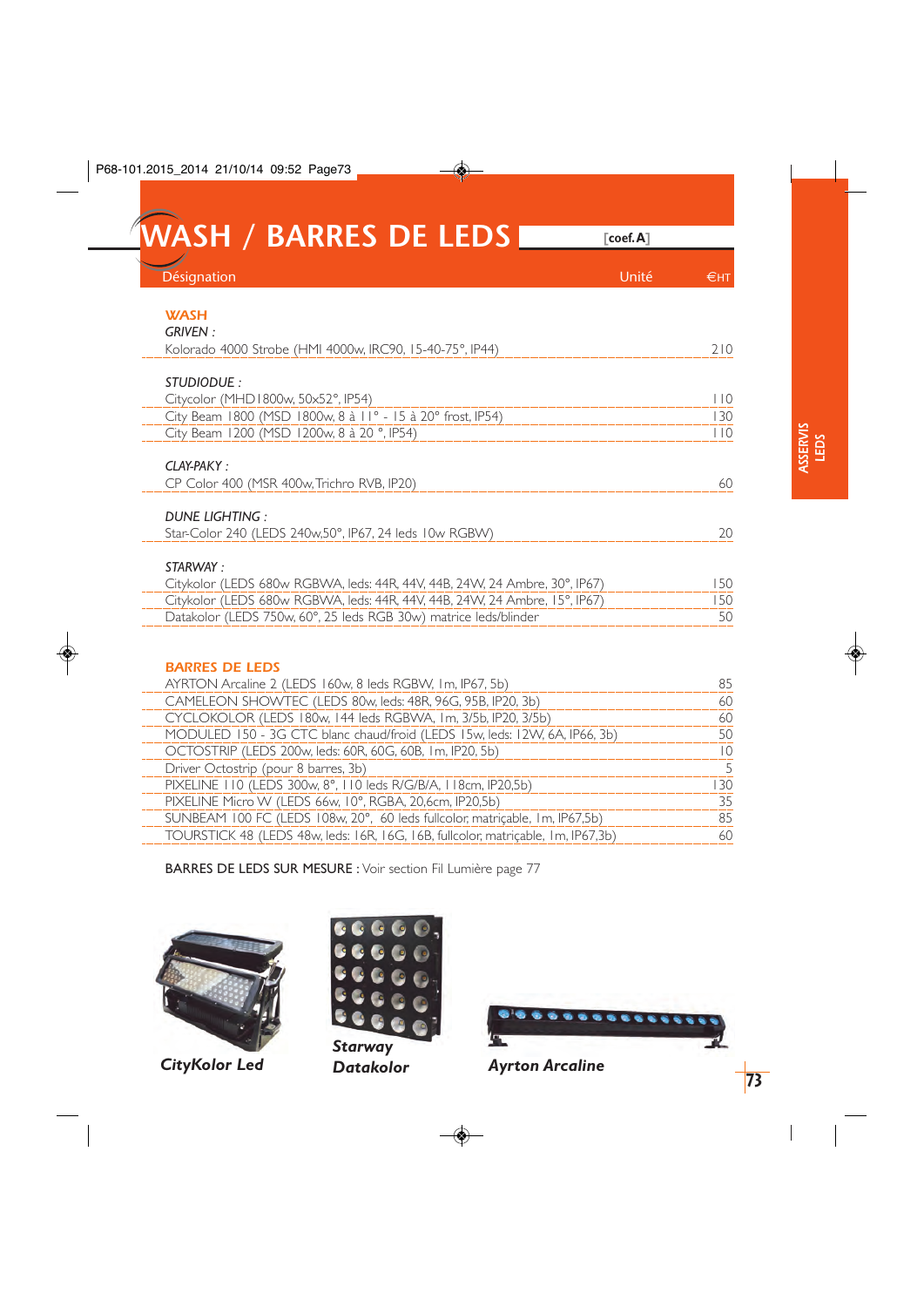

| TOURKOLOR - PAR Tour Eiffel (LEDS 200W°, leds: 12R, 12G, 12B, 12W, IP67, 3b) |  |
|------------------------------------------------------------------------------|--|
| BARN DOOR filtre elliptique pour PAR Tour Eiffel 15° x 30° (Banane)          |  |
| FULLKOLOR: PAR (LEDS 52w, 14 leds RGB, Fullcolor, 15°, IP67, 3b)             |  |
| PAR 56 led RGB court noir (LEDS 15w, 3b)                                     |  |
| PAR Studio Beam noir (type S4 ETC, 3b)                                       |  |
| LITECRAFT avec volets WT (LED 180w, 18 leds W, 9° à 20°, gris et noir)       |  |



*Litecraft avec volets WT*



*Tourkolor Fullkolor*

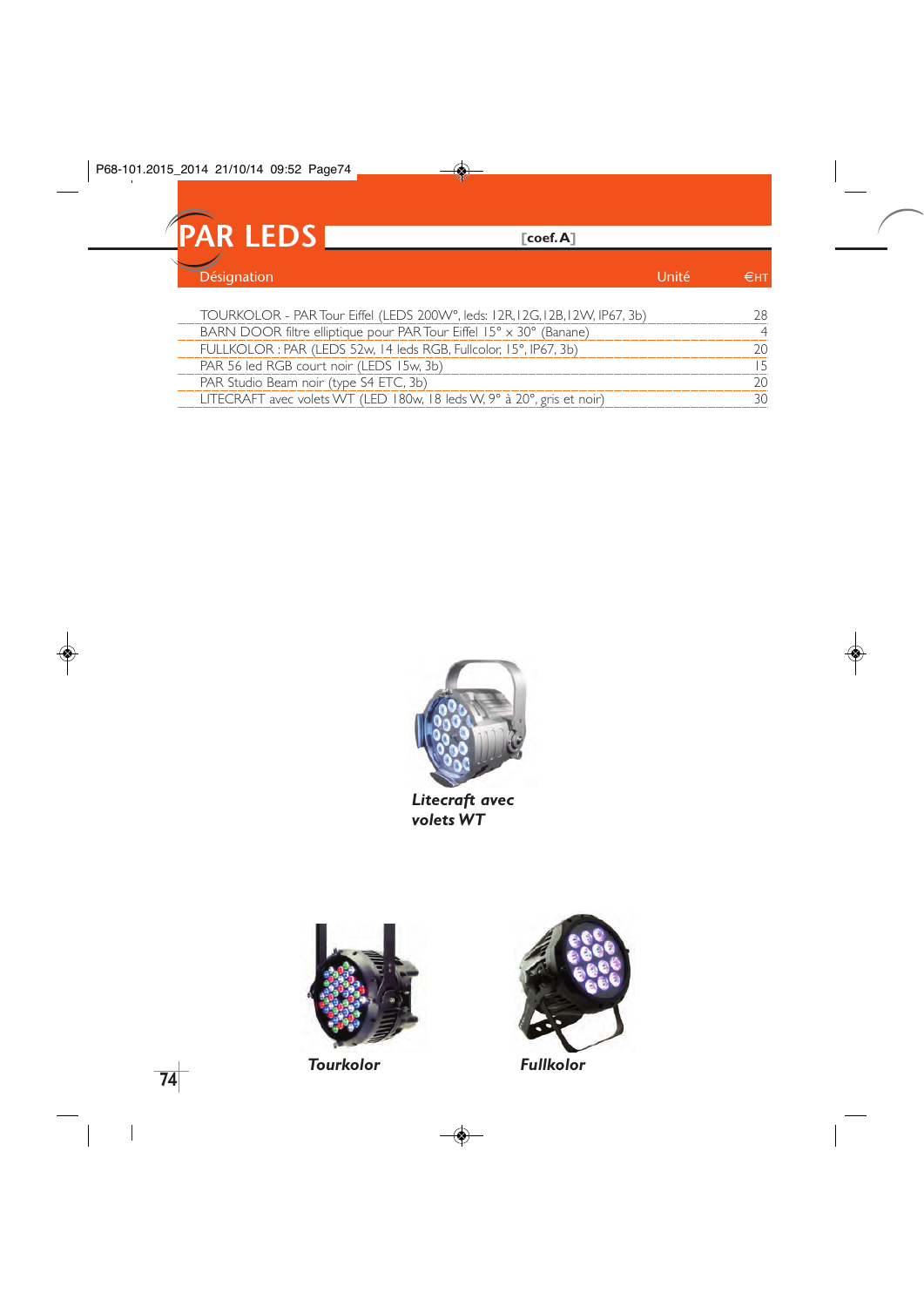**ACCESSOIRES RESEAUX [coef. A]**

| Z,<br>Désignation |  |
|-------------------|--|
|                   |  |

## SIGNAL DMX :

| Module émetteur ou recépteur DMX Radio TR BP (3 broches)         |          |       |
|------------------------------------------------------------------|----------|-------|
| Mergeur DMX light processor avec 2 entrées sur 1 sortie          |          |       |
| Splitter 8 départs DMX avec out 3/5 broches + inversion de phase |          |       |
| Splitter 4 départs DMX avec out 3/5 broches + inversion de phase |          |       |
| m de câble DMX (XLR 5 broches)                                   | $ e $ ml | J 30. |
| m de câble DMX (XLR 3 broches)                                   | $ e $ ml | ገ 30  |
| Blackbox WiFi (Pour EVENTKOLOR et CITYKOLOR)                     |          |       |
| Système WiFi => voir Réseaux                                     |          |       |

#### *RESEAUX*

=> Voir page 146



*Emetteur WiFi-DMX Blackbox*



*Module DMX Radio TR BP*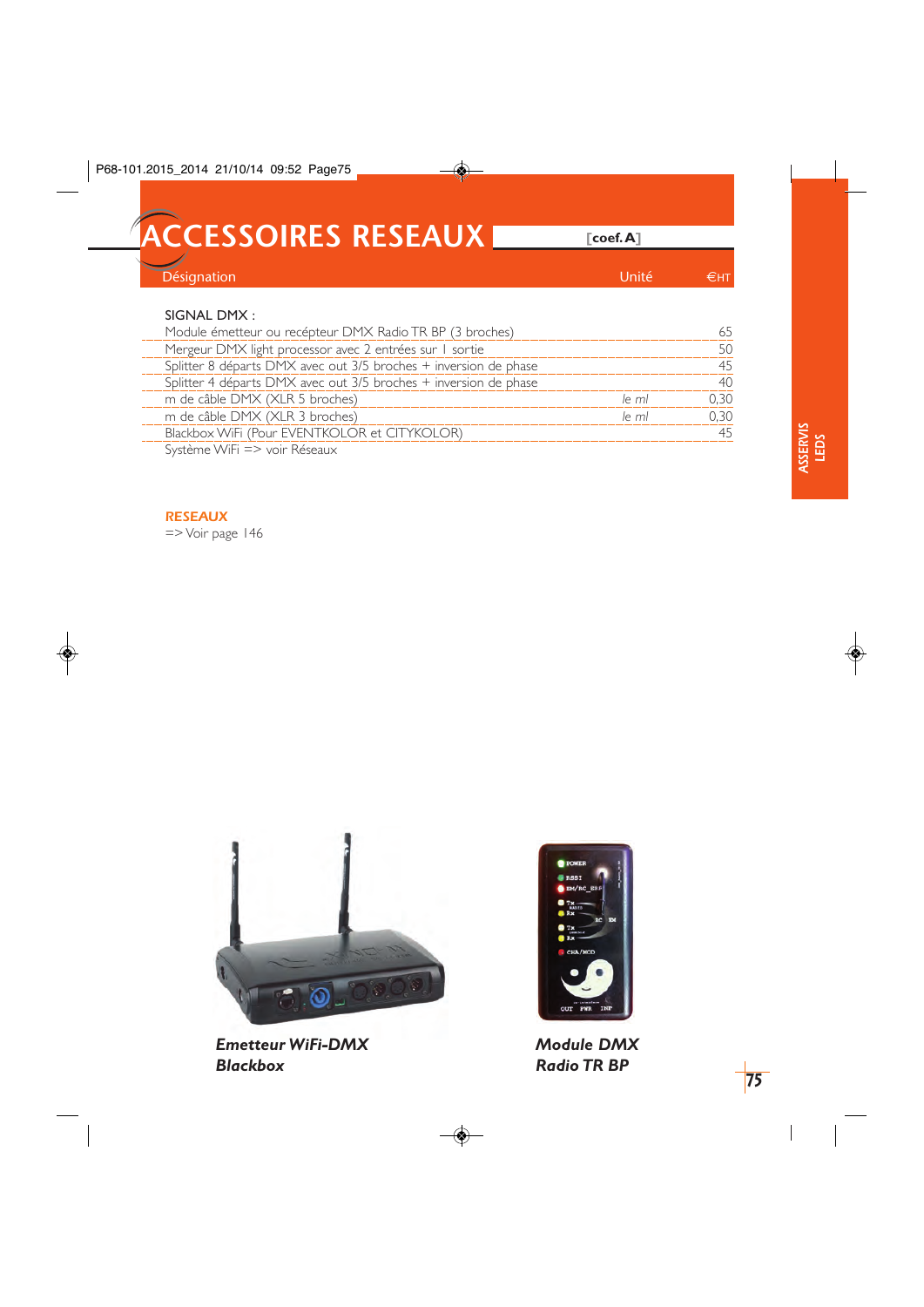**LEDS [coef. A]** Désignation en la contracte de la contracte de la contracte de la contracte de la contracte de la contracte de

| LYRE WASH                                                                        |                 |
|----------------------------------------------------------------------------------|-----------------|
| <b>MARTIN</b> : Mac Aura RGB (LEDS 228w, II° à 58°)                              | 120             |
|                                                                                  |                 |
| STARWAY : Servocolor 770 Zoom RGB + blanc (LEDS 350w, 8 à 40°, 19 leds RGBW 15w) | 90              |
|                                                                                  |                 |
| JB LIGHTING : A12 ZOOM (LEDS 995w, 8° à 48°, 61 leds RGBW 15w) JB LIGHTING       | 160             |
|                                                                                  |                 |
| <b>WASH</b>                                                                      |                 |
| DUNE LIGHTING : Star-Color 240 (LEDS 240w,50°, IP67, 24 leds 10w RGBW)           | 20              |
|                                                                                  |                 |
|                                                                                  |                 |
| STARWAY:                                                                         |                 |
| Citykolor (LEDS 680w RGBWA, leds: 44R, 44V, 44B, 24W, 24 Ambre, 30°, IP67)       | 150             |
| Citykolor (LEDS 680w RGBWA, leds: 44R, 44V, 44B, 24W, 24 Ambre, 15°, IP67)       | 150             |
| Datakolor (LEDS 750w, 60°, 25 leds RGB 30w) matrice leds/blinder                 | 50              |
|                                                                                  |                 |
| <b>BARRES DE LEDS</b>                                                            |                 |
| AYRTON Arcaline 2 (LEDS 160w, 8 leds RGBW, 1m, IP67, 5b)                         | 85              |
| CAMELEON SHOWTEC (LEDS 80w, leds: 48R, 96G, 95B, IP20, 3b)                       | 60              |
| CYCLOKOLOR (LEDS 180w, 144 leds RGBWA, 1m, 3/5b, IP20, 3/5b)                     | 60              |
|                                                                                  |                 |
| MODULED 150 - 3G CTC blanc chaud/froid (LEDS 15w, leds: 12W, 6A, IP66, 3b)       | 50              |
| OCTOSTRIP (LEDS 200w, leds: 60R, 60G, 60B, 1m, IP20, 5b)                         | $\overline{10}$ |
| Driver Octostrip (pour 8 barres, 3b)                                             | 5               |
| PIXELINE 110 (LEDS 300w, 8°, 110 leds R/G/B/A, 118cm, IP20,5b)                   | 130             |

| PIXELINE Micro W (LEDS 66w, 10°, RGBA, 20,6cm, IP20,5b)                          |    |
|----------------------------------------------------------------------------------|----|
| SUNBEAM 100 FC (LEDS 108w, 20°, 60 leds fullcolor, matricable, 1m, IP67,5b)      |    |
| TOURSTICK 48 (LEDS 48w, leds: 16R, 16G, 16B, fullcolor, matricable, 1m, IP67,3b) | 60 |

*PAR*

| TOURKOLOR - PAR Tour Eiffel (LEDS 200W°, leds: 12R, 12G, 12B, 12W, IP67, 3b) |  |
|------------------------------------------------------------------------------|--|
| BARN DOOR filtre elliptique pour PAR Tour Eiffel 15° x 30° (Banane)          |  |
| FULLKOLOR : PAR (LEDS 52w. 14 leds RGB, Fullcolor, 15°, IP67, 3b)            |  |
| PAR 56 led RGB court noir (LEDS 15w, 3b)                                     |  |
| LITECRAFT avec volets WT (LED 180w, 18 leds W, 9° à 20°, gris et noir)       |  |

## *DECOUPES*

| ETC Source Four LED Daylight (15°-30°) Gobo ø 85/B LEDS 155w (60 leds W) |  | 60 |
|--------------------------------------------------------------------------|--|----|
| ETC Source Four LED Daylight (25°-50°) Gobo ø 85/B LEDS 155w (60 leds W) |  | 60 |

### *MATS MAGNUM*

| Mật déco (5 leds 7w 2800°K, 241 cm)           |  |
|-----------------------------------------------|--|
| Mật led (4 leds 7w, 2800°K, 230cm)            |  |
| Mật lumière (5 leds 8w, 2900°K, 210cm)        |  |
| Mât autonome (5 leds GU10 8W, 2900°K, 240 cm) |  |